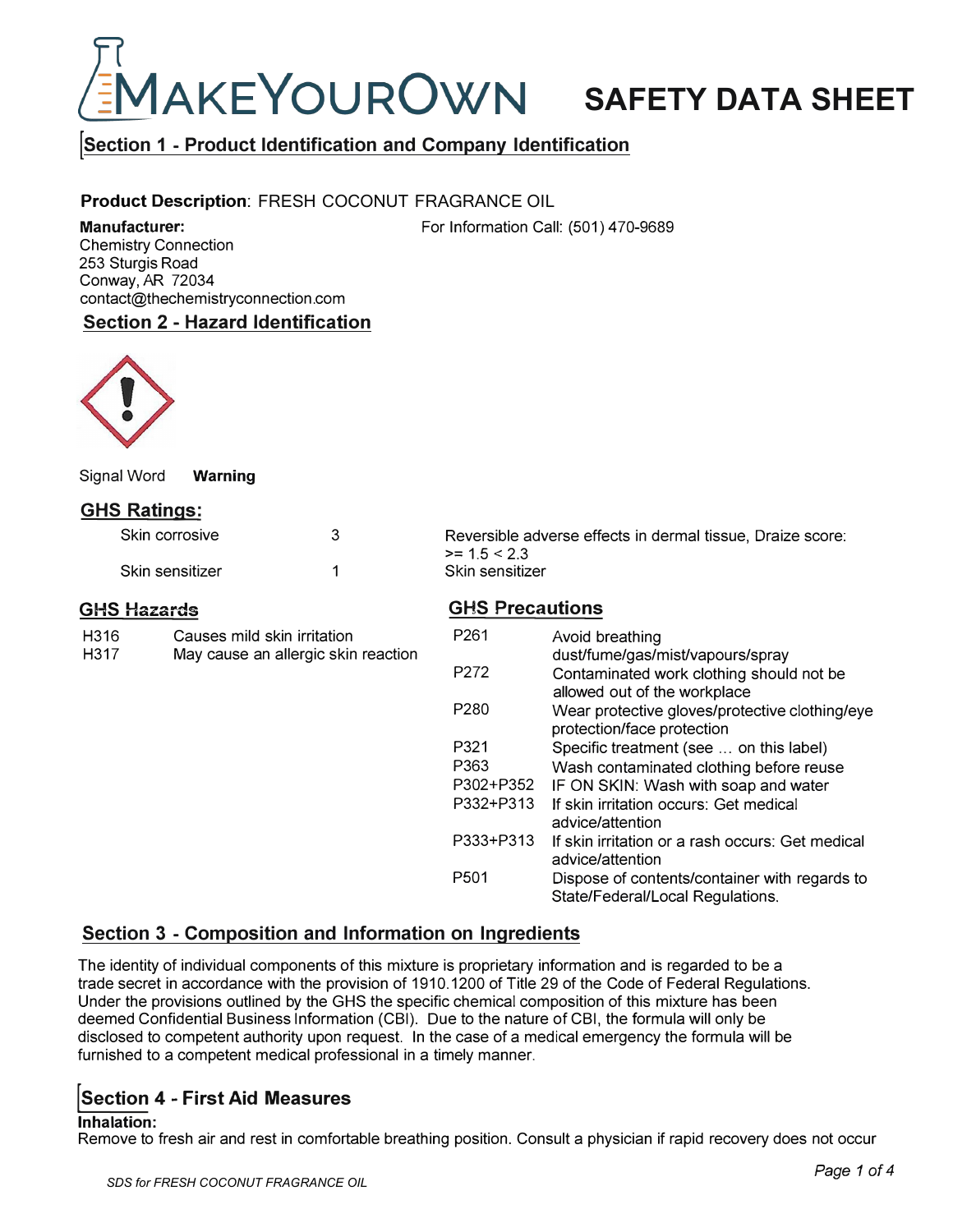# or symptoms develop.

#### **Eye Contact:**

Remove Contact Lenses, flush immediately with plenty of cool running water, continue to flush for 15 minutes. Consult a physician if irritation persists.

## **Skin Contact:**

Wash thoroughly with plenty of soap and water, flush skin with cool running water. Consult a physician if irritation persists.

## **Ingestion:**

Rinse mouth thoroughly with cool water. Do not induce vomiting, consult a physician immediately.

#### **Notes to Physicians:**

Treat s mptomaticall .

# **Section 5 - Fire Fighting Measures**

## **Extinguishing Media:**

Foam, dry chemical, or carbon dioxide.

#### **Fire Fighting Procedures:**

Self-contained breathing apparatus and protective clothing should be worn when fighting fires involving chemicals. Containers exposed to heat from fire should be cooled with water to prevent vapor pressure build-up which could result in container rupture.

# **!Section 6 - Accidental Release Measures**

#### **For Small Spills:**

Add inert absorbent material to absorb liquid, sweep up, and dispose of in accordance with federal, state, and local regulations.

#### **For Large Spills:**

Dike to contain and pump into drums for use or dispose of in accordance with federal, state, and local regulations. Do not dispose in sewer, soil, or aquatic environment. In case of accidental spill or release, refer to Section 8 - Exposure Controls and Personal Protection.

# **!section 7 - Handling and Storage**

#### **Work/ Hygenic Practices:**

Wash thoroughly after handling and before eating, drinking, or smoking.

#### **Conditions to Avoid:**

Keep away heat, flame, sparks, and other ignition sources.

#### **General Storage Measures:**

Store in a cool, dry, and well ventilated area in original closed container out of sunlight and/or heat. Keep container closed when not in use.

# **!Section 8 - Exposure Controls and Personal Protection**

#### **Work Practices and Engineering Controls:**

Keep away from ignition sources. Eyewash fountains and safety showers should be easily accessible.

#### **Personal Protective Equipment:**

Use chemical resistant/ impervious gloves when handling chemicals. Use safety glass or goggles when handling chemicals.

# **!section 9 - Physical and Chemical Properties**

| <b>APPEARANCE</b> | Water White - Light<br>Straw Liquid | <b>UPPER/LOWER</b><br><b>FLAMMABILITY LIMITS:</b> | N/A            |
|-------------------|-------------------------------------|---------------------------------------------------|----------------|
| ODOR:             | Characteristic Aroma                | <b>VAPOR PRESSURE:</b>                            | Not Determined |

*Page 2 of4 SDS for FRESH COCONUT FRAGRANCE OIL*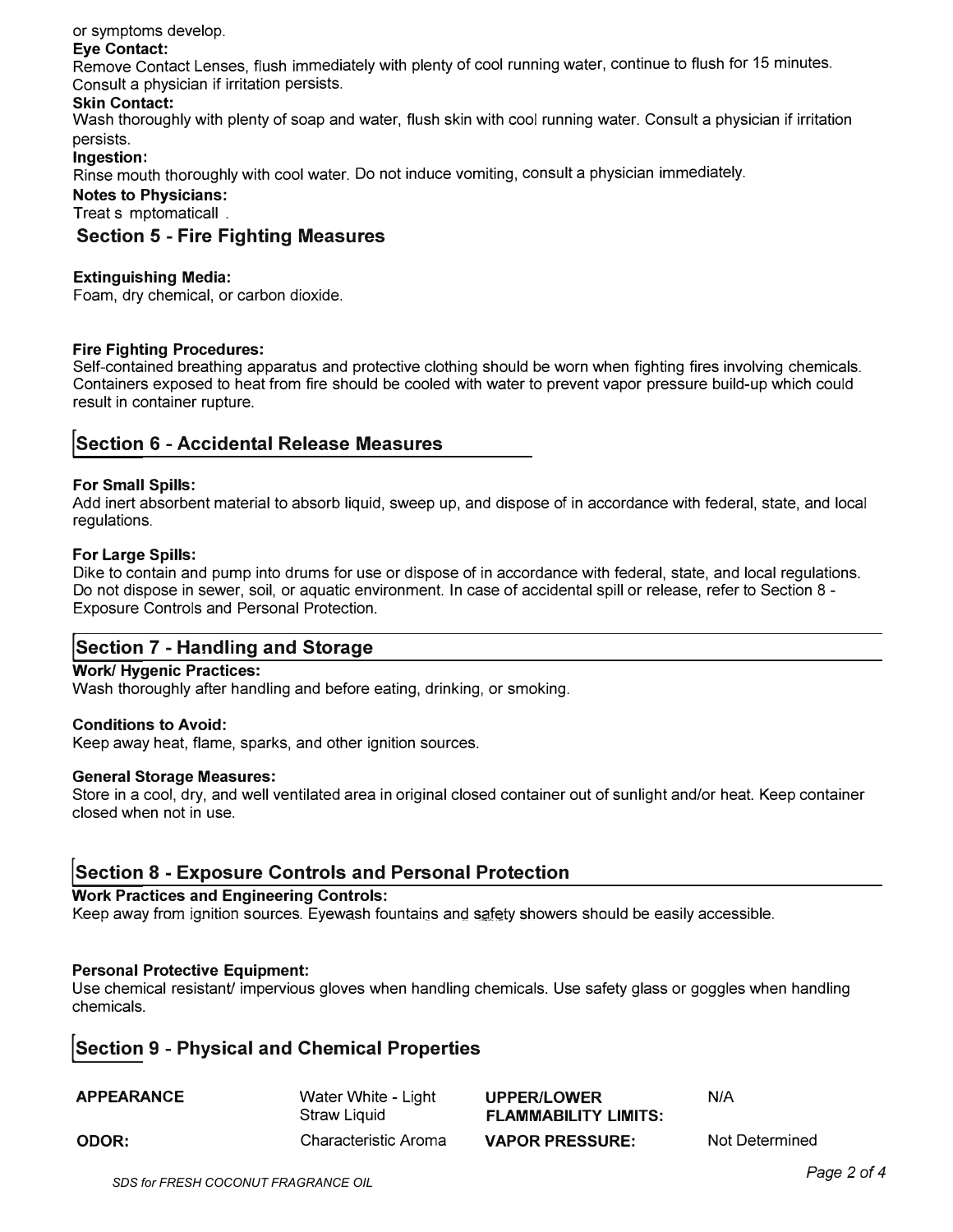| <b>ODOR THRESHOLD:</b>                                         | N/A | <b>VAPOR DENSITY:</b>                    | N/A                  |
|----------------------------------------------------------------|-----|------------------------------------------|----------------------|
| pH:                                                            | N/A | <b>RELATIVE DENSITY +/-</b><br>0.020:    | 1.07                 |
| <b>MELTING POINT:</b>                                          | N/A | <b>SOLUBILITY:</b>                       | Not Soluble in Water |
| <b>INITIAL BOILING POINT AND N/A</b><br><b>BOILING RANGE:</b>  |     | <b>FLASH POINT (F) CLOSED</b><br>CUP:    | >201°F, >94°C        |
| <b>EVAPORATION RATE:</b>                                       | N/A | <b>FLAMMABILITY:</b>                     | N/A                  |
| <b>PARTITION COEFFICIENT (n- N/A</b><br><b>OCTANOL/WATER):</b> |     | <b>AUTO-IGNITION</b><br>TEMPERATURE (F): | N/A                  |
| <b>DECOMPOSITION</b><br>TEMPERATURE (F):                       | N/A | <b>VISCOSITY:</b>                        | N/A                  |

# **!Section 10 - Stability and Reactivity**

**Stability:** 

**STABLE** 

# **Hazardous Decomposition:**

Hazardous decomposition will not occur Hazardous polymerization will not occur.

# **!Section 11 -Toxicological Information**

**Mixture Toxicity** 

**Component Toxicity** 

| 120-51-4 | Benzyl Benzoate<br>Oral LD50: 1,700 mg/kg (RAT) Dermal LD50: 4,000 mg/kg (RABBIT)   |
|----------|-------------------------------------------------------------------------------------|
| 706-14-9 | gamma-Decalactone<br>Oral LD50: 5,000 mg/kg (RAT) Dermal LD50: 5,000 mg/kg (RABBIT) |

Toxicological data have not been determined specifically for this product.

#### **Carcinogenicity**

The following chemicals comprise 0.1% or more of this mixture and are listed and/or classified as carcinogens or potential carcinogens by NTP, IARC, OSHA, or ACGIH.

| <b>CAS Number</b> | Description | % Weight | Carcinogen Rating                                                           |
|-------------------|-------------|----------|-----------------------------------------------------------------------------|
| 91-64-5           | Coumarin    | 1% - 5%  | Coumarin: IARC 3: Group 3: Not<br>classifiable as to its carcinogenicity to |

# **!Section 12 -Ecological Information**

Ecological studies have not been carried out on this product.

# **!Section 13 -Disposal Considerations**

Dispose of in accordance with federal, state, and local regulations.

# **!section 14 - Transportation**

#### **Agency Proper Shipping Name**

- D.O.T. Not Regulated for Ground Transport
- IATA Not Regulated for Air Transport
- IMDG Not Regulated for Sea Transport

# **!section 15 - Regulatory Information**

**UN Number Packing Group Hazard Class** 

humans (Coumarin)